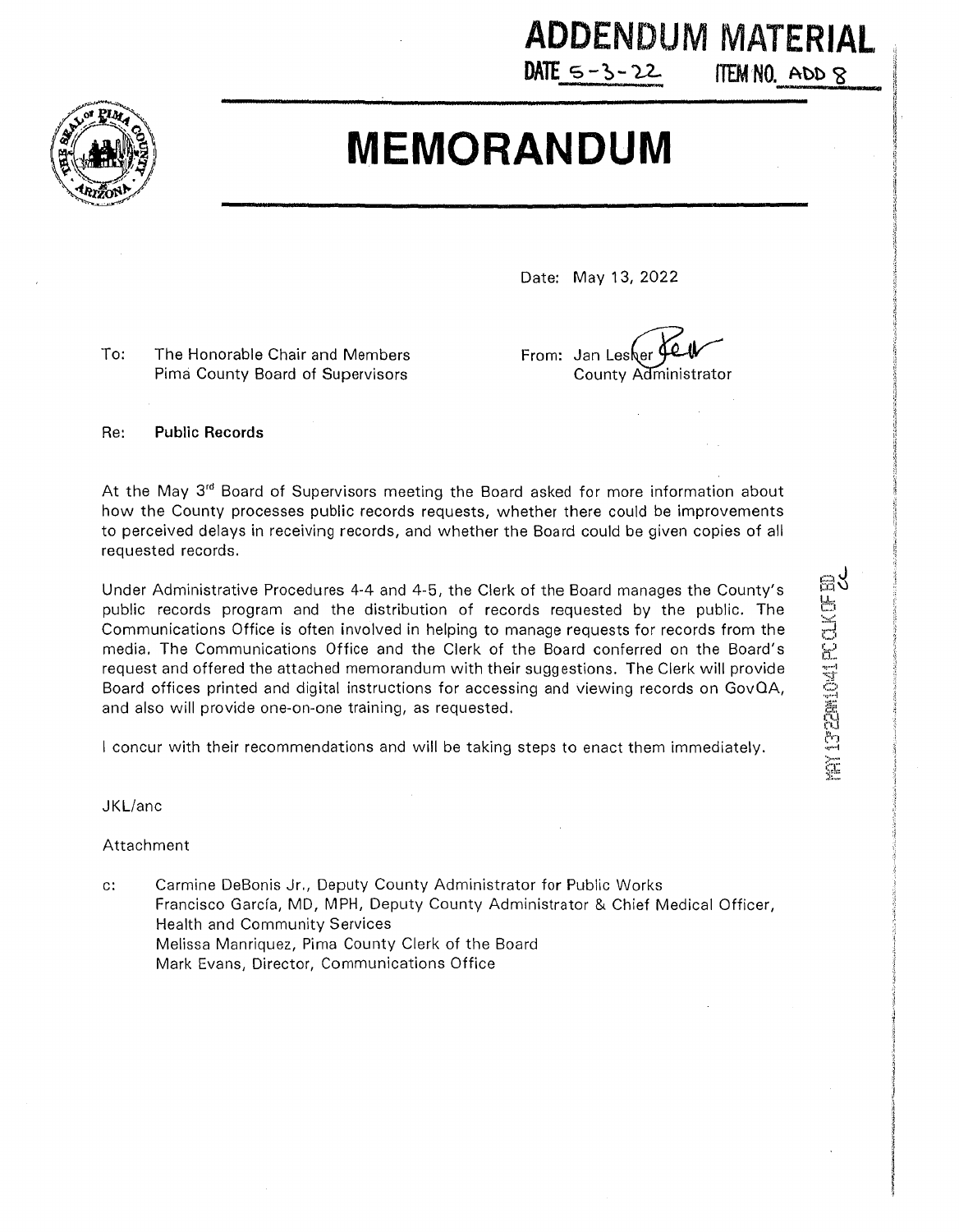

May 6, 2022

**To:** Jan Lesher, County Administrator

/pM9E **From:** Mark B. Eva'hs,-Cemmunications Director Melissa Manriquez, Clerk of the Board

## **Re: Public Records Response Processes**

The Communications Office and Clerk of the Board have conferred on the requests for more information from the Board of Supervisors, and specifically District 4 Supervisor Steve Christy, about the County's public records requests response processes. We offer the following:

## **Board Members Receiving Requests of All Requested Records**

In calendar year 2021, the Clerk of the Board received more than 800 records requests through the County's Records Request Portal. The majority of those requests were for records from County Departments or other County agencies - the Sheriff's Department, for instance - that are considered "normal course of business" requests. The Departments and the elected Row Officer agencies handle these common requests themselves and don't require tracking by the Clerk of the Board. Examples of these would be copies of traffic accident reports, zoning plats, dog licenses, tax bills, and the like. Many of the requests also were for records that exist on pima.gov or the websites of the elected Row Officers. Requestors for those records are referred to the respective websites where those records reside (see **ARS 39-121.01(0.1)).** 

About 30 percent - 250 or so - of the requests received in 2021 required responses from County departments and were tracked by the Clerk of the Board using web-based GovQA software. These requests vary from a few pages of records to many hundreds of pages and come from a variety of ,people and professions, including attorneys and the media. Delivering to Board offices many thousands of pages of records a year would be quite daunting for Board office staff, especially since the overwhelming majority of the released records are benign and ministerial – traffic camera sequencing data, for instance. Moreover, adding dissemination of requested records to the Board offices further encumbers an already cumbersome tracking process. **Our recommendation is for Board members to identify a member of their staff to be given access to GovQA. This would allow Board members to easily view all requests received through the portal, their response status, and see copies of all responsive records provided to requestors.** Board members would be able to view any of the requests involving Board offices, or any others that pique their interest, while ignoring the plethora of routine requests. The Clerk will provide Board offices printed and digital instructions for accessing and viewing records on GovQA, and also will provide one-on-one training, as requested.

## **Perceived Records Response Delays**

The vast majority of records requests processed by the Clerk of the Board and County departments are responded to in just a few days, easily meeting anyone's definition of "promptly" as required by the state's Public Records Law, ARS 39.121. Out of 250 requests tracked by the COB in 2021, the average time to close the request was 12 days (this calculation is for calendar days and includes weekends and holidays). So far in 2022, the average is 5.6 calendar days for the 111 requests tracked by the COB.